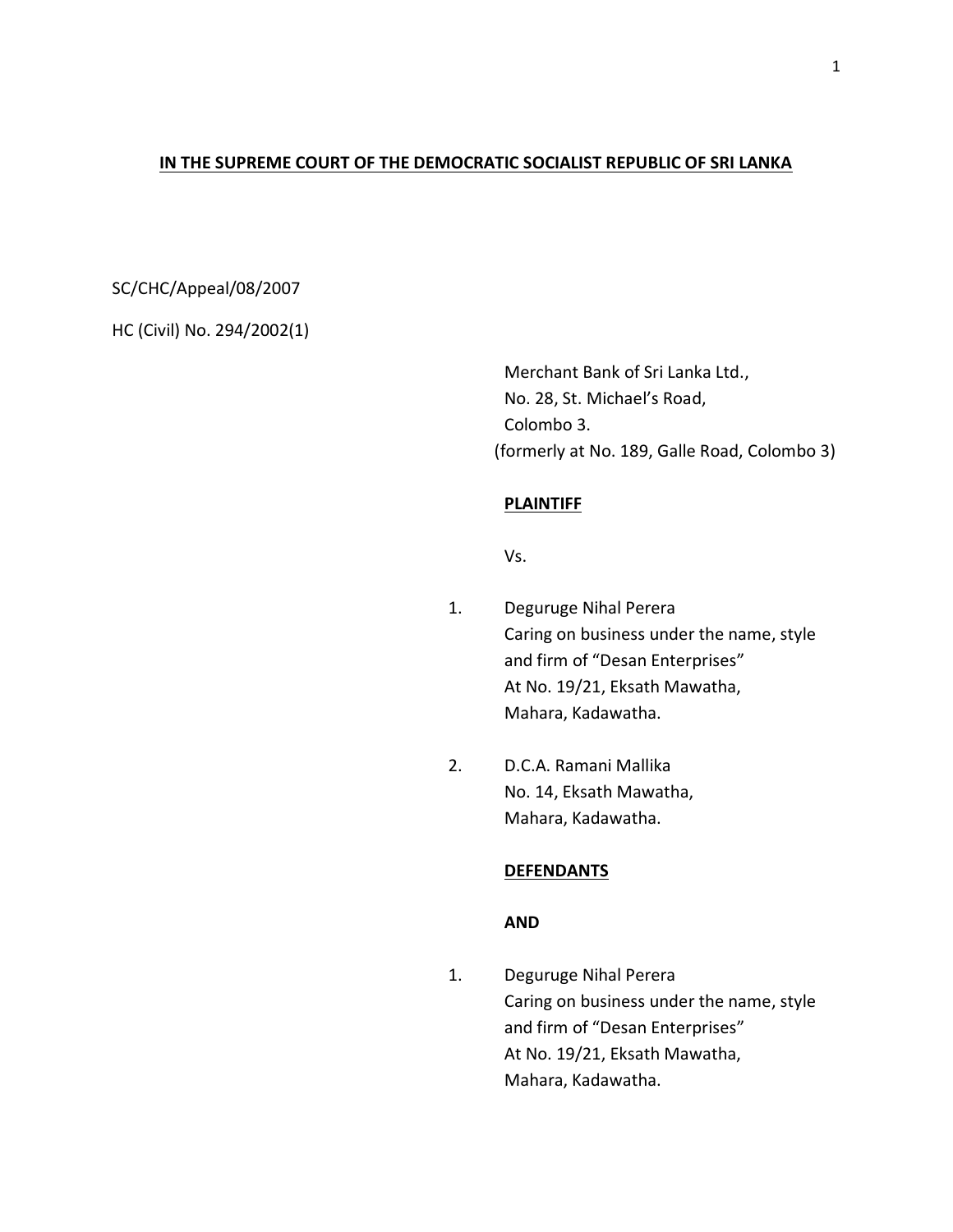2. D.C.A. Ramani Mallika No. 14, Eksath Mawatha, Mahara, Kadawatha.

#### **DEFENDANTS-PETITIONERS**

Vs.

Merchant Bank of Sri Lanka Ltd., No. 28, St. Michael's Road, Colombo 3. (formerly at No. 189, Galle Road, Colombo 3)

### **PLAINTIFF-RESPONDENT-RESPONDENT**

## **AND BETWEEN**

- 1. Deguruge Nihal Perera Caring on business under the name, style and firm of "Desan Enterprises" At No. 19/21, Eksath Mawatha, Mahara, Kadawatha.
- 2. D.C.A. Ramani Mallika No. 14, Eksath Mawatha, Mahara, Kadawatha.

#### **DEFENDANTS-PETITIONERS-APPELLANTS**

Vs.

Merchant Bank of Sri Lanka Ltd., No. 28, St. Michael's Road, Colombo 3. (formerly at No. 189, Galle Road, Colombo 3)

# **PLAINTIFF-RESPONDENT-RESPONDENT-RESPONDENT**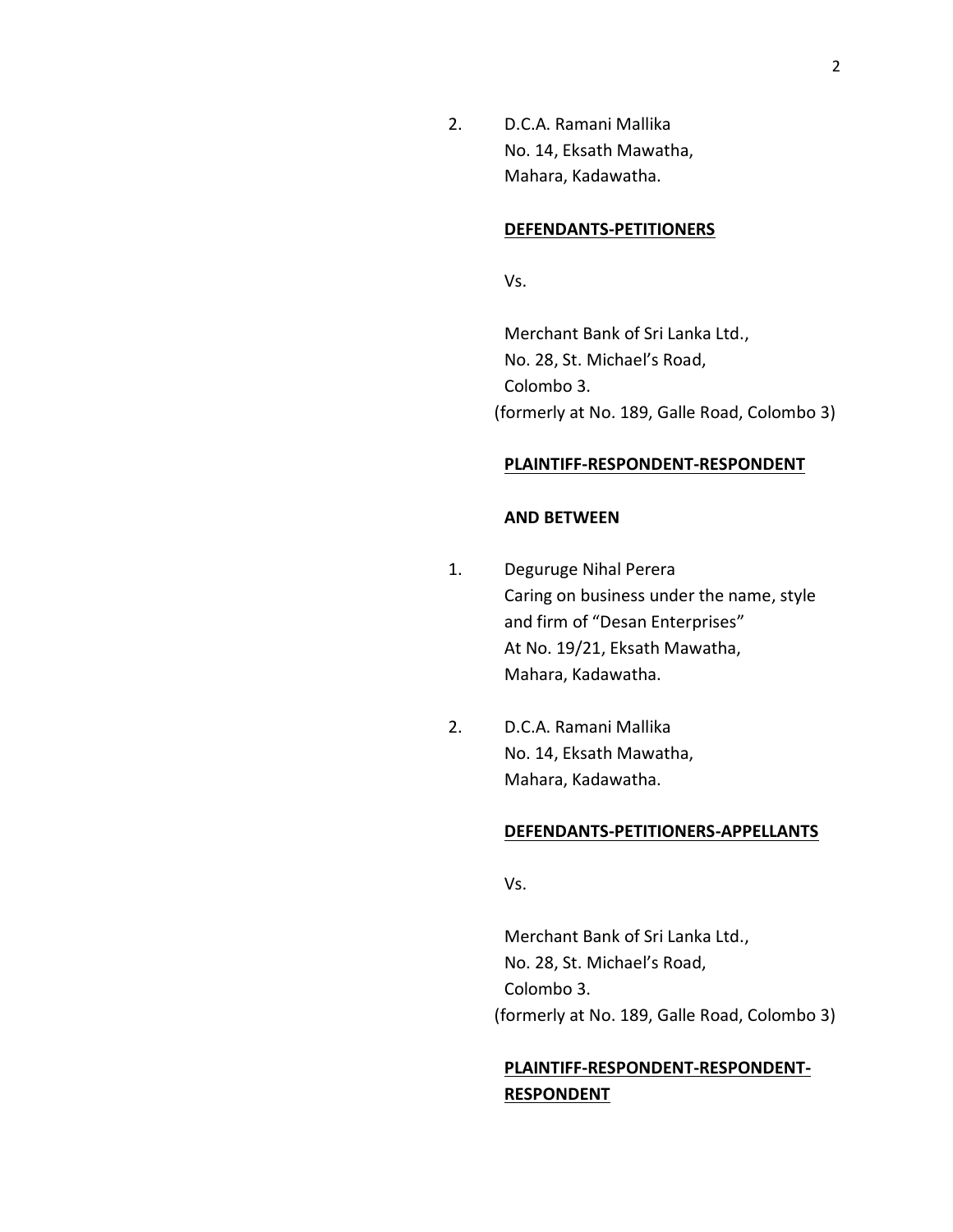| <b>BEFORE:</b> | B.P. Aluwihare P.C., J. |
|----------------|-------------------------|
|                | Upaly Abeyrathne J. &   |
|                | Anil Gooneratne J.      |
|                |                         |

**COUNSEL:** Pubudu Alwis with Premachandra Epa for the Defendant-Petitioner-Appellants

> Prasanna Jayawardena P.C. for the Plaintiff-Respondent-Respondent

**ARGUED ON:** 14.08.2015

**DECIDED ON:** 03.11.2015

#### **GOONERATNE J.**

This appeal refers to an order refusing to purge default, in an application made to the High Court of Western Province (exercising Civil Jurisdiction) to purge the default of appearance of the Defendant-Petitioner-Appellants. On the day fixed for trial in the High Court on 22.03.2004, Defendant-Petitioner-Appellants were absent and unrepresented and the matter was fixed for ex-parte trial against both Defendants on 28.05.2004, and Plaintiff Respondent-Respondent (Merchant Bank of Sri Lanka) having placed evidence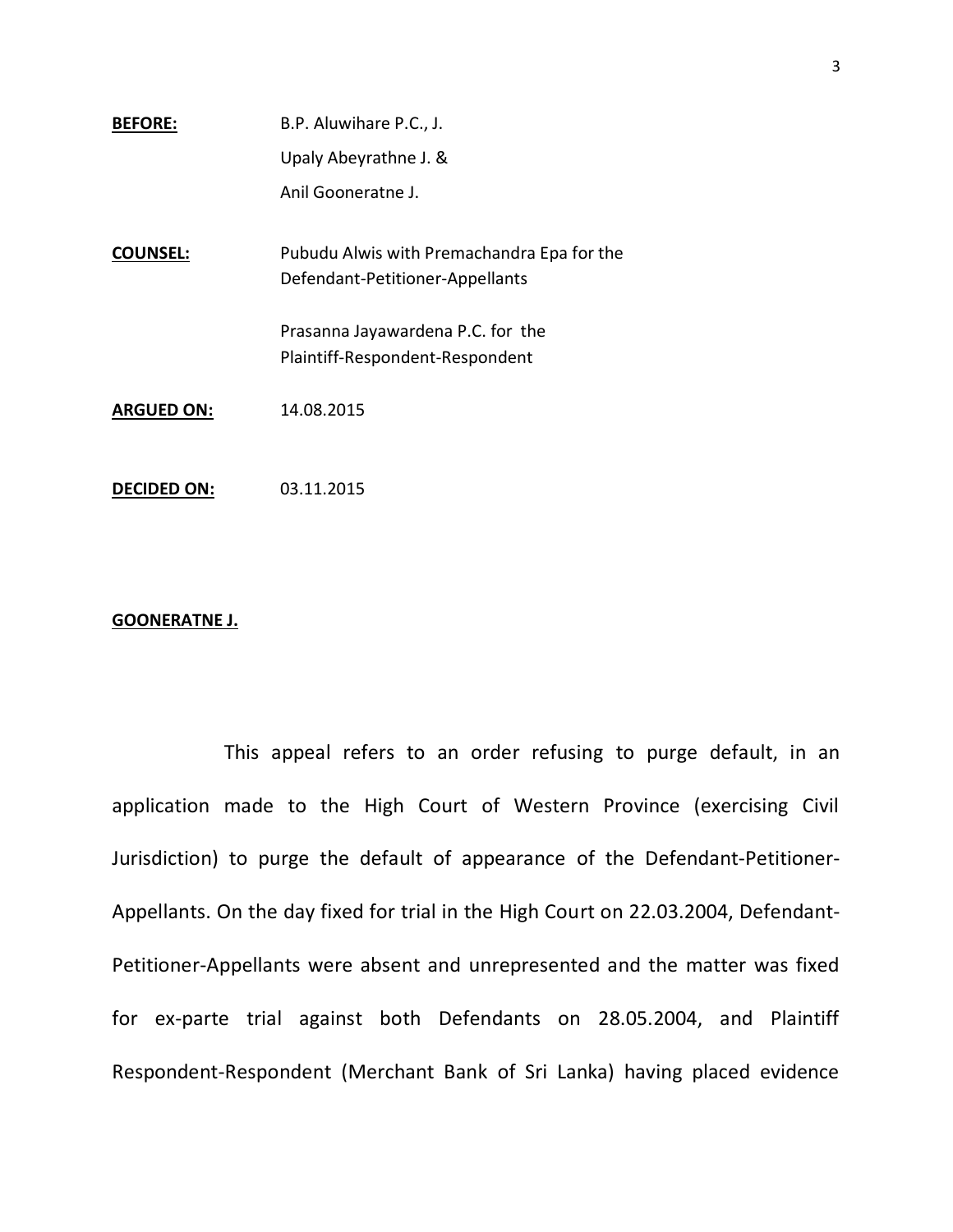before the High Court at the ex-parte trial obtained an ex-parte judgment against the said Defendants-Petitioner-Appellants by the judgment of the learned High Court Judge dated 10.06.2004. On a perusal of the learned High Court Judge's order dated 11.01.2007, I find that the following two important matters were considered and accordingly the High Court refused to purge default. The said two matters are:

- (a) Admissibility of Petitioners-Defendants-Appellants counter affidavit. Affidavits were rejected by the learned High Court Judge as being devoid of any validity in law.
- (b) Absence of proof of reasonable grounds for default or the reasons for default being not acceptable.

The grounds of appeal to the Apex Court are contained in para 18 of the petition dated 07.03.2007.

In brief the facts pertaining to the case of the Plaintiff as presented by the plaint are as follows. Plaintiff Bank filed action against the Defendants seeking a judgment against the Defendants jointly and severally in a sum of Rs. 3,827,668/89 being the amounts due from the Defendants for facilities extended by the Plaintiff Bank to the  $1<sup>st</sup>$  Defendant. The  $2<sup>nd</sup>$  Defendant had guaranteed the repayment of the said facilities on guarantee and indemnity bonds. The learned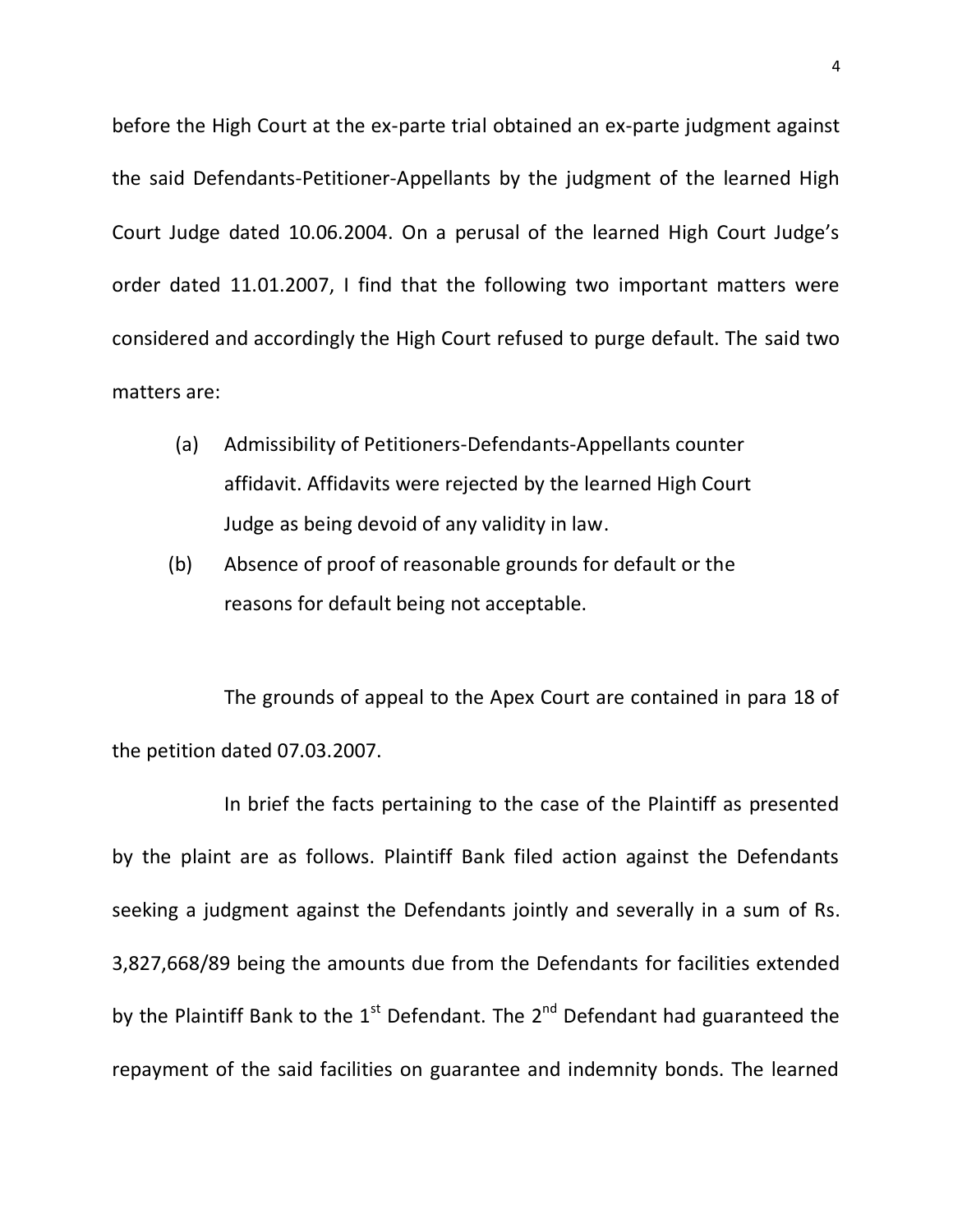High Court Judge has carefully referred to the series of steps taken in the High Court starting from the point of service of summons on the both Defendants-Petitioner-Appellant up to the date of default of appearances. As such it would be unnecessary to repeat in this judgment the procedural steps that had taken place in the High court, as the record bears all such procedural steps.

It is settled law that an ex-parte judgment cannot be entered without a hearing and adjudication. Trial Judges need to be satisfied that the Plaintiff is entitled to the relief claimed. It is also necessary for the trial Judge at an ex-parte trial to reach findings on relevant points after a process of hearing an adjudication. It is preferable to lead oral testimony at the ex-parte trial but law does not prohibit evidence being placed before court in support of the claim by way of an affidavit. (Section 85(1) of the Code). I have examined the judgment entered by the learned High Court Judge. Plaintiff at the trial had placed evidence by way of an affidavit affirmed to, by one Mrs. Liyanage Renuka Amarasinghe who was an Assistant Director of the Finance Unit of the Plaintiff Bank. Documents P1 to P8 had been produced along with the affidavit, which documents are relevant and important to establish Plaintiff's case. In brief the trial Judge very correctly gives his mind to the facts pleaded in the affidavit, more particularly the request of the  $1<sup>st</sup>$  Defendant for certain discounting facilities for which the Bank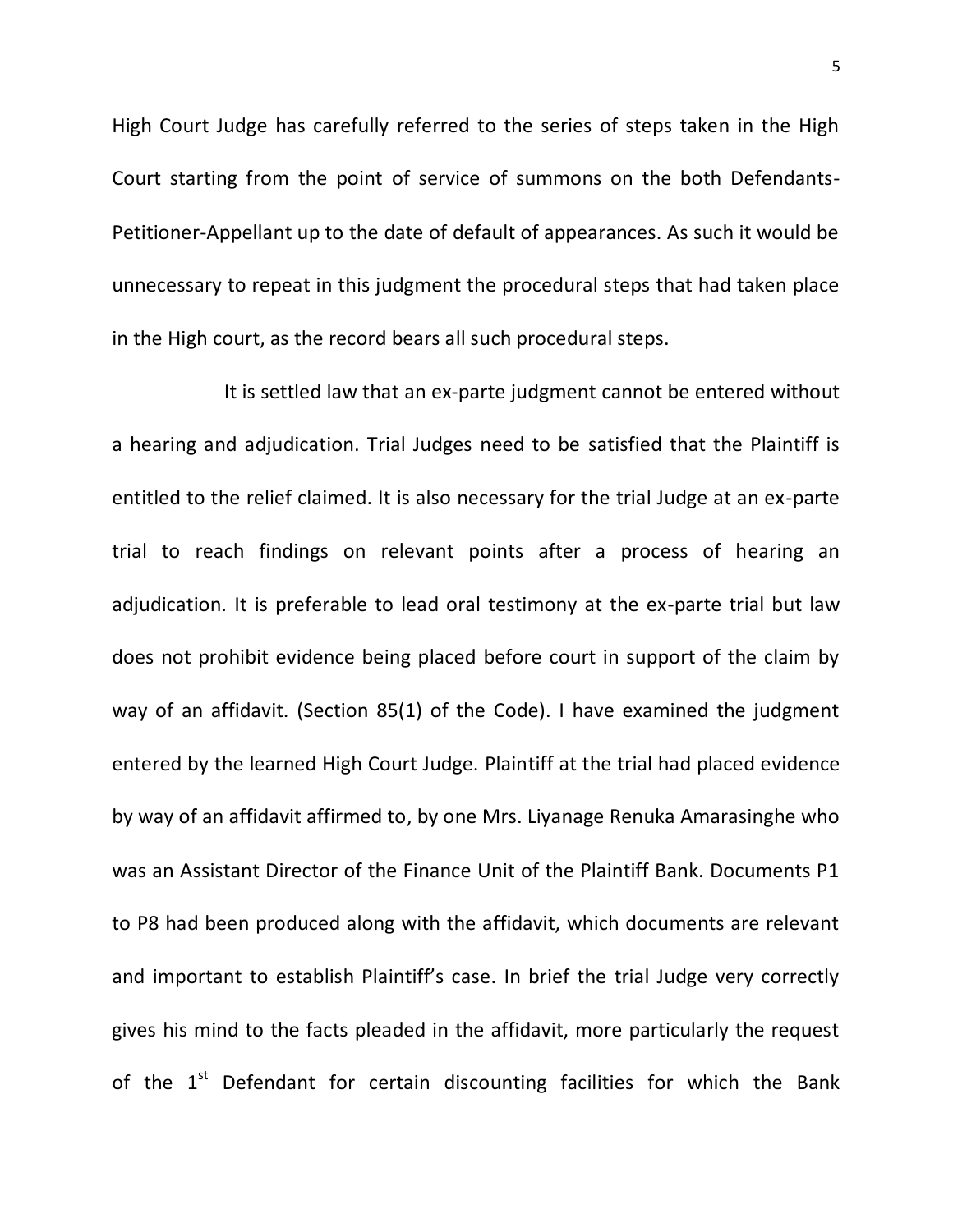responded by letter of 04.10.1983.  $1<sup>st</sup>$  Defendant by letter P2 accepted Plaintiff's offer. By document P3 Bill of Exchange, entered on 22.08.1995 for a sum of Rs. 1,500,000/- Defendant having agreed to repay the amount due on P3 had subsequently defaulted. But the  $1<sup>st</sup>$  Defendant-Appellant had subsequently agreed to settle and admitted the transaction . Thereafter a letter of demand was sent and as there was no response to the Letter of Demand plaint was filed.

The learned High Court Judge has considered all necessary points and evidence and entered judgment, accordingly. I also examined the order of the learned High Court Judge dated 11.01.2007 whereby he refused to vacate the exparte judgment, entered in default. The two points referred to above, (a) & (b) have been considered inter alia by the trial Judge and had been dealt adequately with cogent reasons.

However prior to examining, the position dealt by the learned High Court Judge in (a) above, I will proceed to consider the position in (b) above (absence of reasonable grounds).

It seems to be the position of the Defendant-Petitioner-Appellants that they were present in court on all dates when the case had been called/mentioned. On the trial date according to the case presented by the Appellants, they arrived in court on 24.03.2004 and having looked at the notice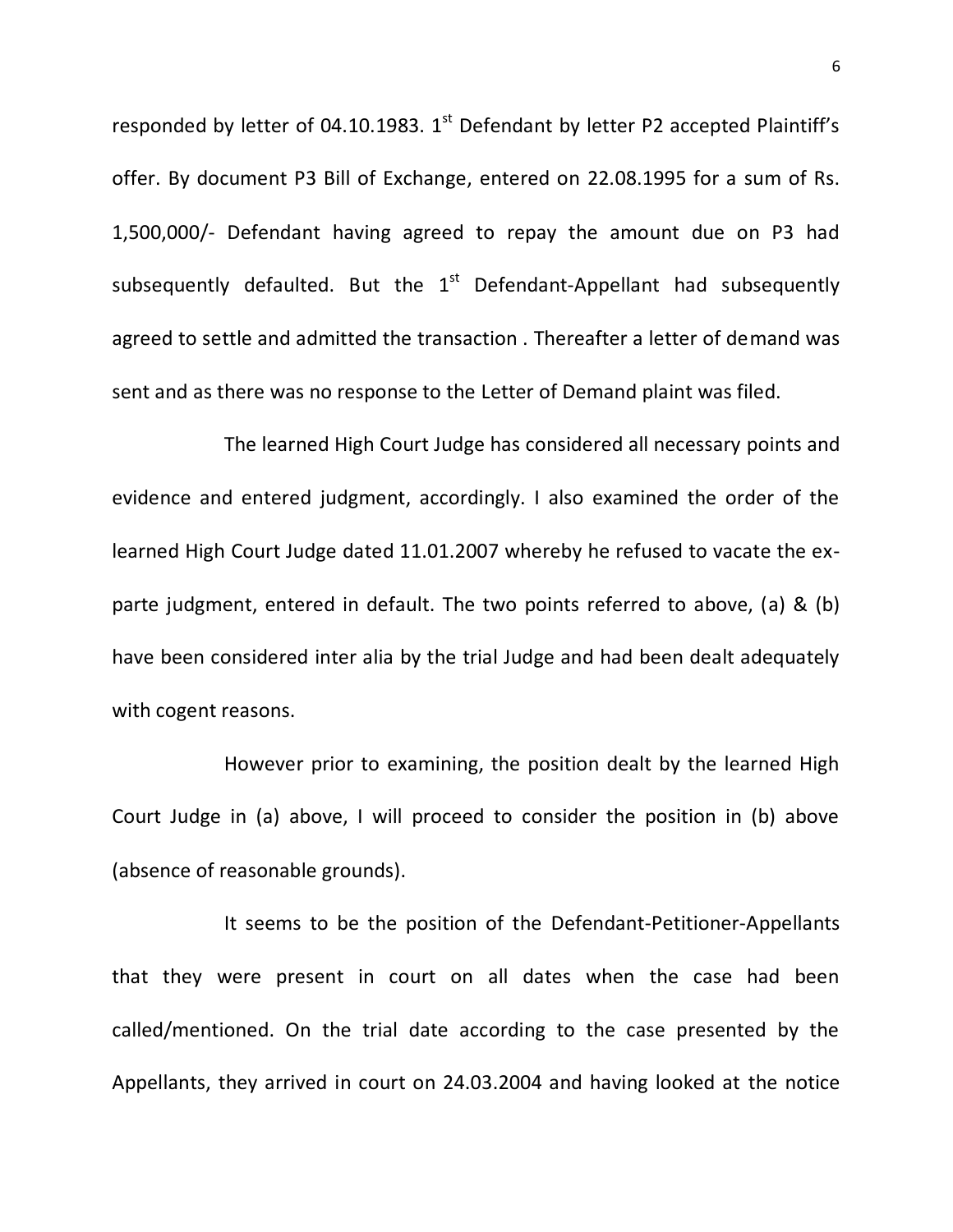board, they found that it was not put down for trial on 24.03.2004 but having inquired they came to know that the trial had been held on 22.03.2004 in their absence. In the written submissions the Appellants have stated that they had taken all necessary steps and acted with due diligence but what is stressed is that the wrong date had been taken down by their Attorneys and as a result court had proceeded with the ex-parte trial and entered judgment.

At the inquiry to vacate the ex-parte judgment (purge default inquiry) the appellant's position in brief was that on 16.03.2005 the  $1<sup>st</sup>$ Defendant-Petitioner-Appellant gave evidence at the inquiry and at the conclusion of his evidence in examination-in-chief, the counsel for the Respondent had moved for a date to cross-examine the witness. Court allowed this application and re-fixed the inquiry on 18.06.2005. On the said date crossexamination and re-examination of the witness was concluded. At that stage an application was made for a postponement by the Appellant's party to enable them to lead the evidence of both the senior and junior counsel of the Appellant who were not present on the trial date which resulted in default of appearance. To this application the Plaintiff-Respondent-Respondent's counsel had vehemently objected. The learned High Court Judge having heard counsel on either side made order refusing to grant a postponement of the inquiry.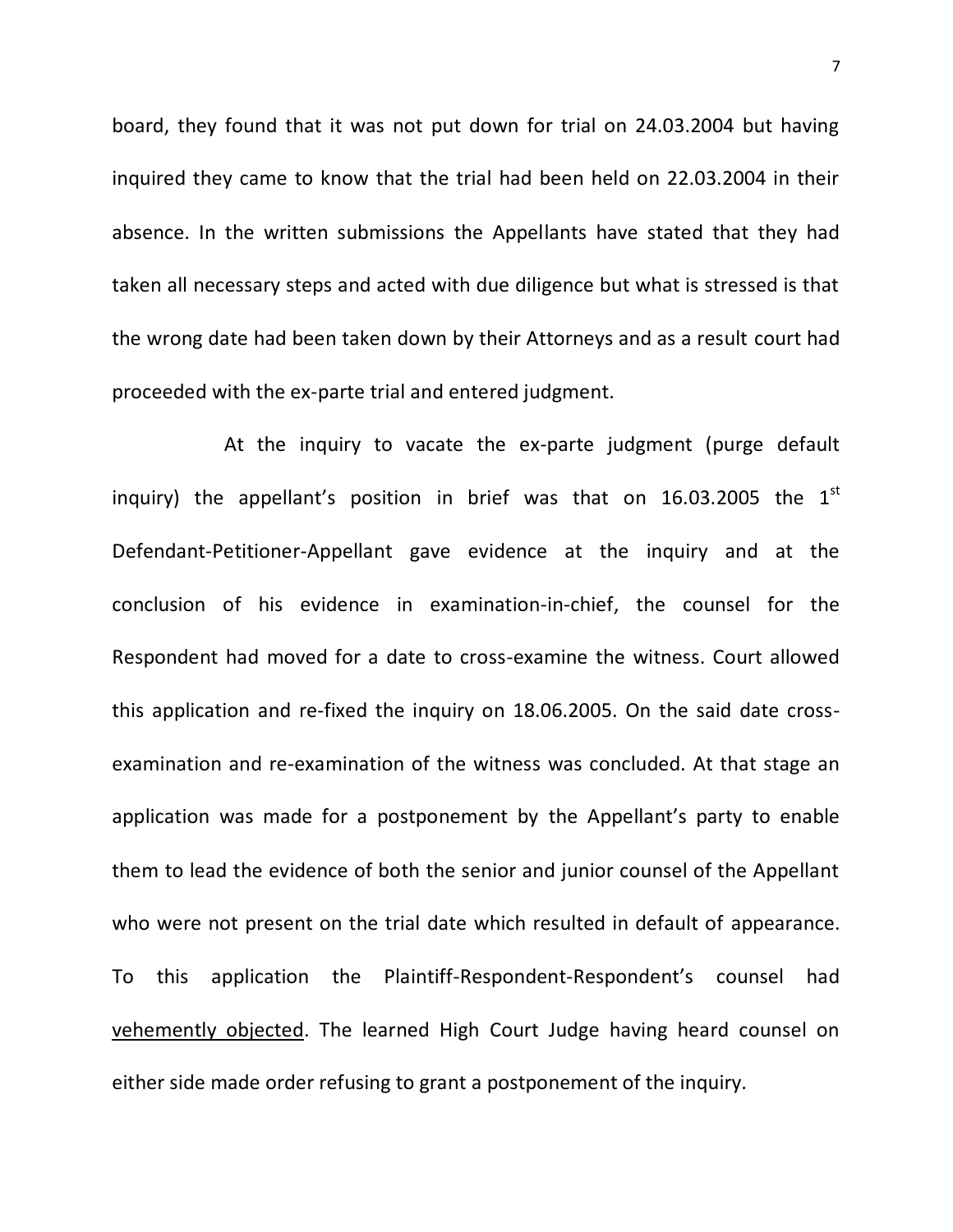It is the position of the Appellant that it was in the best interest of justice, and it was essential to lead the evidence of both the senior and junior counsel. Appellants further submit that refusal to grant a date by the trial Judge has resulted in a miscarriage of justice and the learned trial Judge had erred in refusing to grant a postponement which is a breach of the rules of natural justice according to the Appellants. The order of the learned High Court Judge regarding the objection to grant a date are contained in the proceedings of 18.05.2006.

It is necessary to ascertain the grounds on which the learned trial Judge made order refusing to grant a postponement to the Appellants. In the said order the learned High Court Judge takes the view that further inquiry was fixed on 25.11.2005 for 18.05.2006 which is almost a period of six months to the date of further inquiry date (18.05.2006) Journal Entry (22) of 25.11.2005 and Journal Entry (23) of 18.05.2006 establish this fact. Learned High Court Judge further observes that during the period of six months referred to above no attempt or steps had been taken by the Appellant's party to ensure the presence of the witnesses whom the Appellants relies, to prove their case. Nor have the Appellants moved for summons officially. It is the view of the High Court Judge that the Appellant's party had not acted with due diligence and failed to exercise necessary care to take the required steps.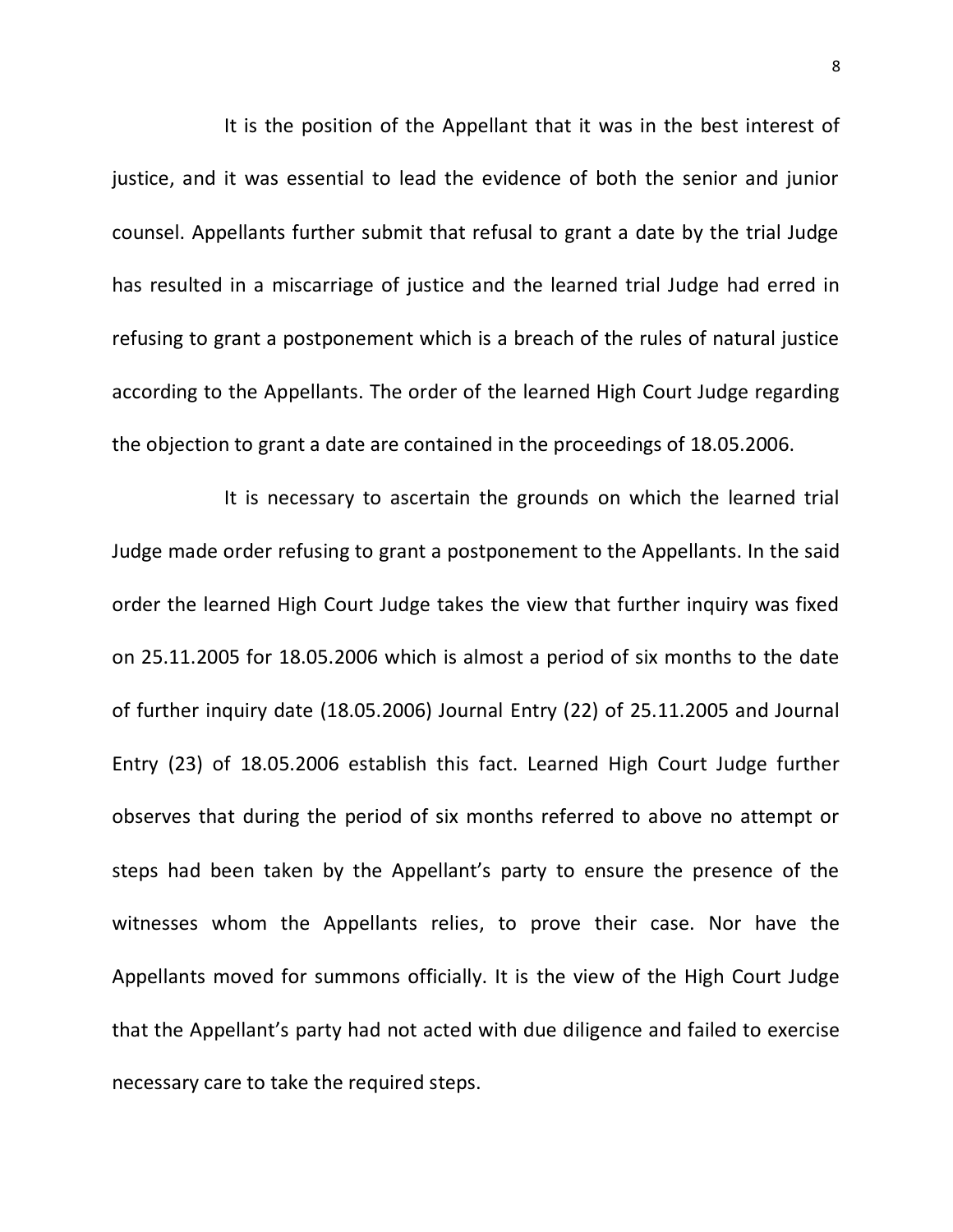I wish to observe that the learned High Court Judge was not in error when he pronounced the order dated 18.05.2006 refusing to grant a postponement for the reasons stated in the said order. Any Judge sitting in a court of law need to control court proceedings and manage the cases before the court with proper case management. Justice need to move forward at a reasonable pace. It cannot be delayed nor can it be hurried. Both those factors tend to result in injustice. A counsel appearing for a client must be methodical and organize his work and cases of his client to the best of his/her ability and serve his client in the best possible way which need to be of prime importance. I endorse the views expressed by the leaned High Court Judge, in the said order.

In the order of the learned High Court Judge dated 11.07.2007 (refusal to purge default) at folio 190 of the brief, he has focused on two other important points. It supports the trial Judge's earlier order of 18.05.2006. It is stated that two Attorneys-at-Law named therein, one who gave the  $1<sup>st</sup>$ Defendant-Petitioner-Appellant the date of trial as 24.03.2004 and the other Attorney who is said to have checked the date with the said Appellant (as 24.03.2004) were not called to give evidence. The learned trial Judge observes that the attitude of the Petitioners towards the preparation of the inquiry, suggests total inactiveness and sluggishness on their part. Both the orders are of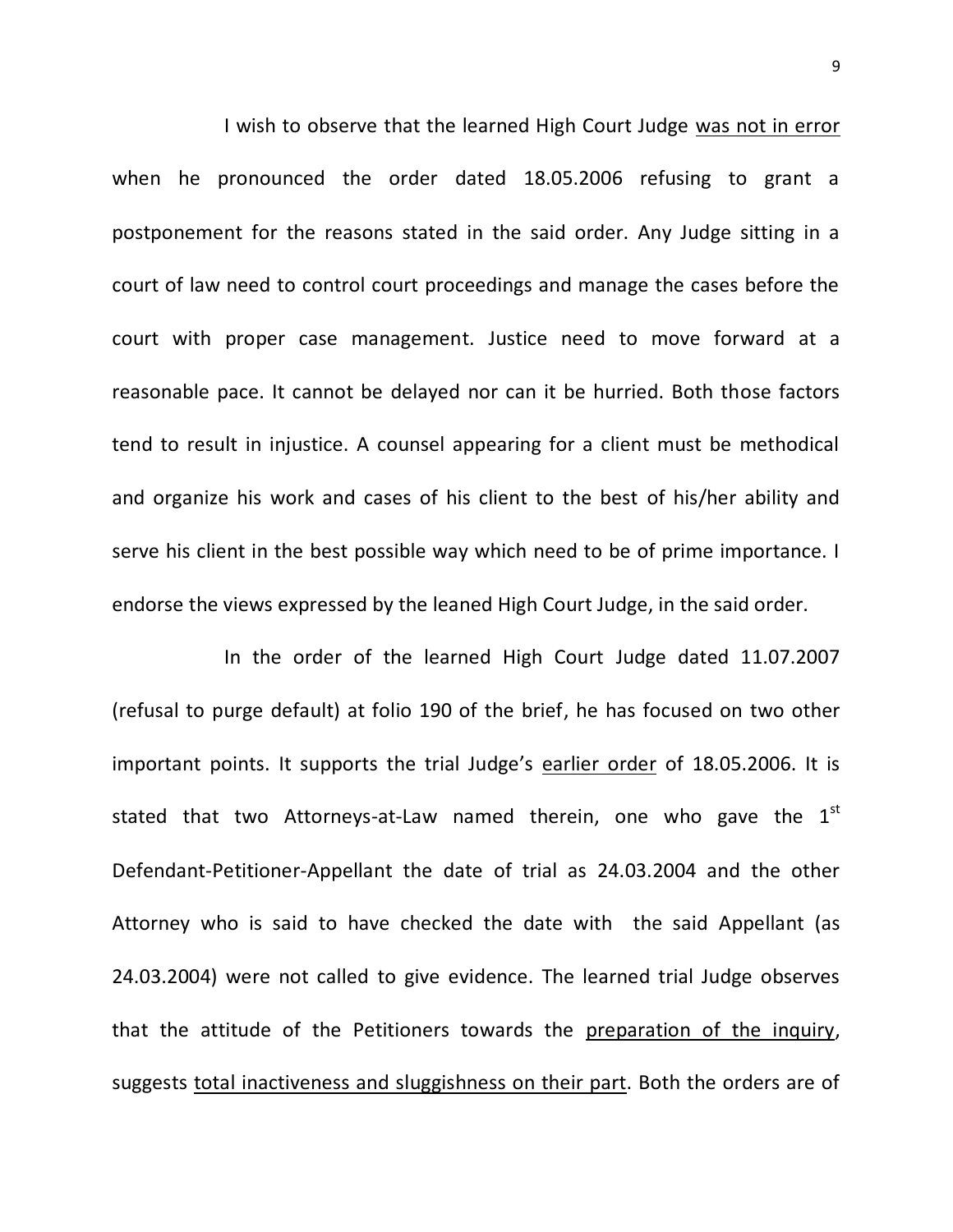some significance to the case before this court. It suggests and emphasizes the need to prepare for the cases and further demonstrates the indifferent attitude of the Attorneys who handled the case of the Appellants. Counsel need to anticipate, leading the evidence of a witness, in court. This cannot be achieved by moving for postponements as a habit. Having failed to summon the required witness, on time and date cannot be made use of to blame the trial court, subsequently, in an appeal, before the Supreme Court.

The learned High Court Judge in his very comprehensive order of 11.01.2007 (final paragraph) refer to another indifferent attitude of the concerned Attorneys. The wrong date was detected on 24<sup>th</sup> March and a late application to court under Section 86(2A) of the Code was made on 06.04.2004. The order further highlight the failure of the Appellant to have brought to the notice of court that they were present in court on the  $24<sup>th</sup>$  March and the trial Judge had observed that a motion should have been filed on that date itself to keep the court informed. It is the view of the trial Judge that such a delay renders the version highly improbable. I see no basis to take a different view of that from the learned High Court Judge.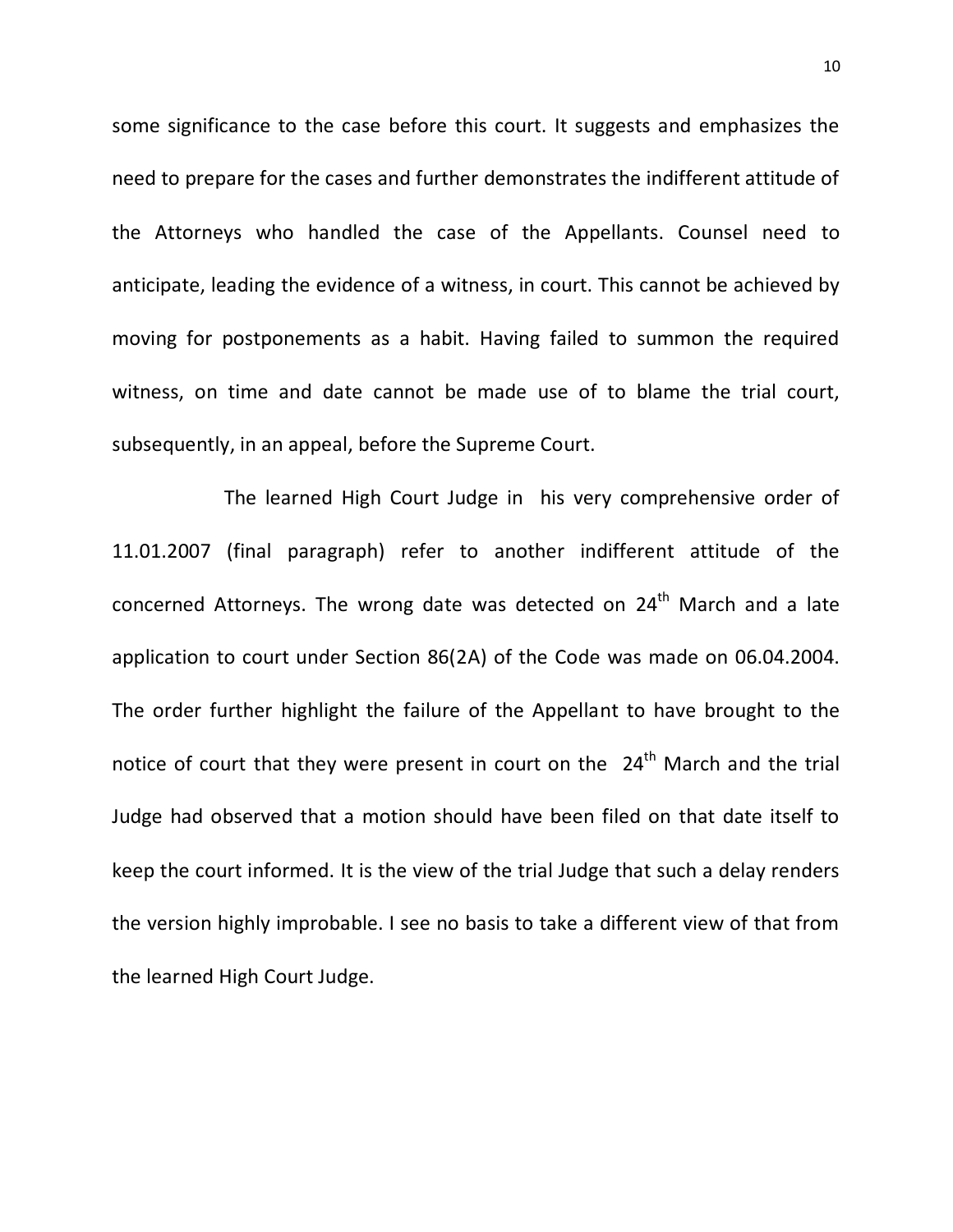In A.G. vs. Herath and another 2002 (2) SLR 162 Udalagama J. in a somewhat similar case held "another normal practice of diligent counsel would be to obtain, before the due date a copy of the previous day's proceedings. If that was done in the instant action the next date would invariably appear at the end of the previous day's proceedings. Obviously this had not been done. Such failure could not amount to a mistake".

In this regard I also wish to observe that registered Attorneys-at-law usually employ Clerks to attend the registry of the District Court and other original courts for the purpose of obtaining proceedings, checking the next date etc. In the yester years these Clerks were called 'Proctors Clerk'. This practice continues even today. If the party concerned was vigilant enough very many problems arising in court as taking down the wrong date, etc. could have been avoided if the record was checked at an earlier stage.

An ex-parte order made in default of appearance of a party will not be vacated if the affected party fails to give a valid excuse for his default. David Appuhamy Vs. Yassassi Thero 1987 (1) SLR 253.

In this case another important matter had been urged as in (a) above. However I have already dealt with (b) above before considering the validity of the affidavit presented to the High Court. Defendant-Petitioner-Appellants have not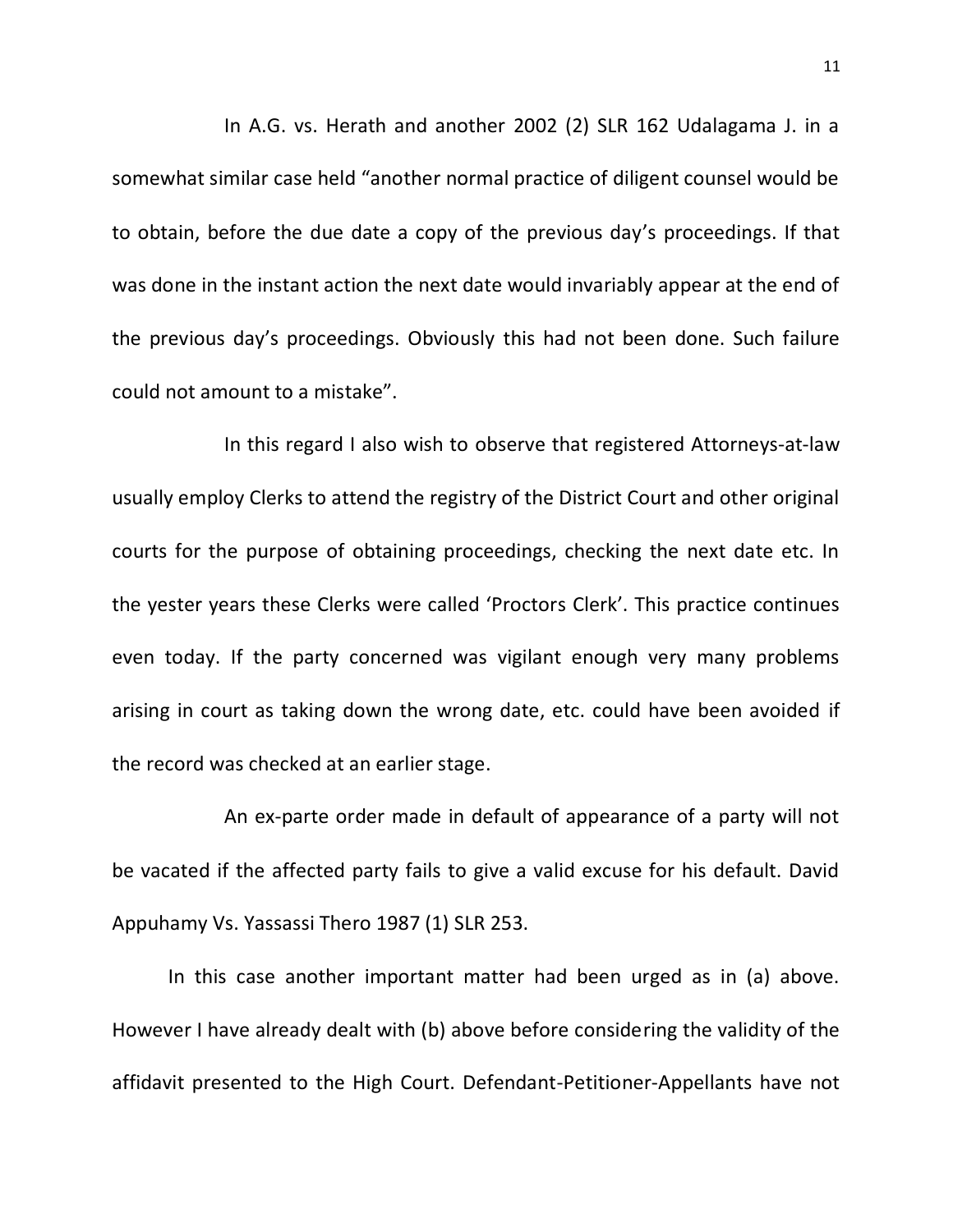been able to satisfy the learned High Court Judge of the required reasonable ground to cure their defect as regards default of appearance. On that ground alone this appeal has to be rejected. It may be of some academic interest to consider (a) above. Learned President's Counsel for the Plaintiff-Respondent-Respondent in his submissions has invited this court to consider several case laws, in this regard.

The evidence transpired in the High Court, establish that services of Mr. Chinthaka Ratnayake Attorney-at-law was engaged as junior counsel for the Appellants. Affidavit filed along with the petition was affirmed before the said Attorney-at-Law. Courts in Sri Lanka and U.K do not condone this practice. An affidavit sworn before deponents own lawyer is not acceptable and strict compliance with Section 86(3) of the Civil Procedure Code is essential to enable a party to proceed to the very end of his case. Pakeer Mohideen Vs. Cassim 4 NLR 299; Jayathilake and Another Vs. kaleel and Others 1994(1) SLR 319; Inaya Vs. Orix Leasing Co. 1993(3) SLR 197. As regards a valid affidavit to be filed under Section 86(3) of the Code was also dealt in Coomaraswamy Vs. Mariamma 2001 (3) SLR 312. The legal position as stated in the above case laws remains intact up to date. Further arguments on this aspect maybe developed as time goes by, but, whatever it may be the law seems to be settled on this aspect.